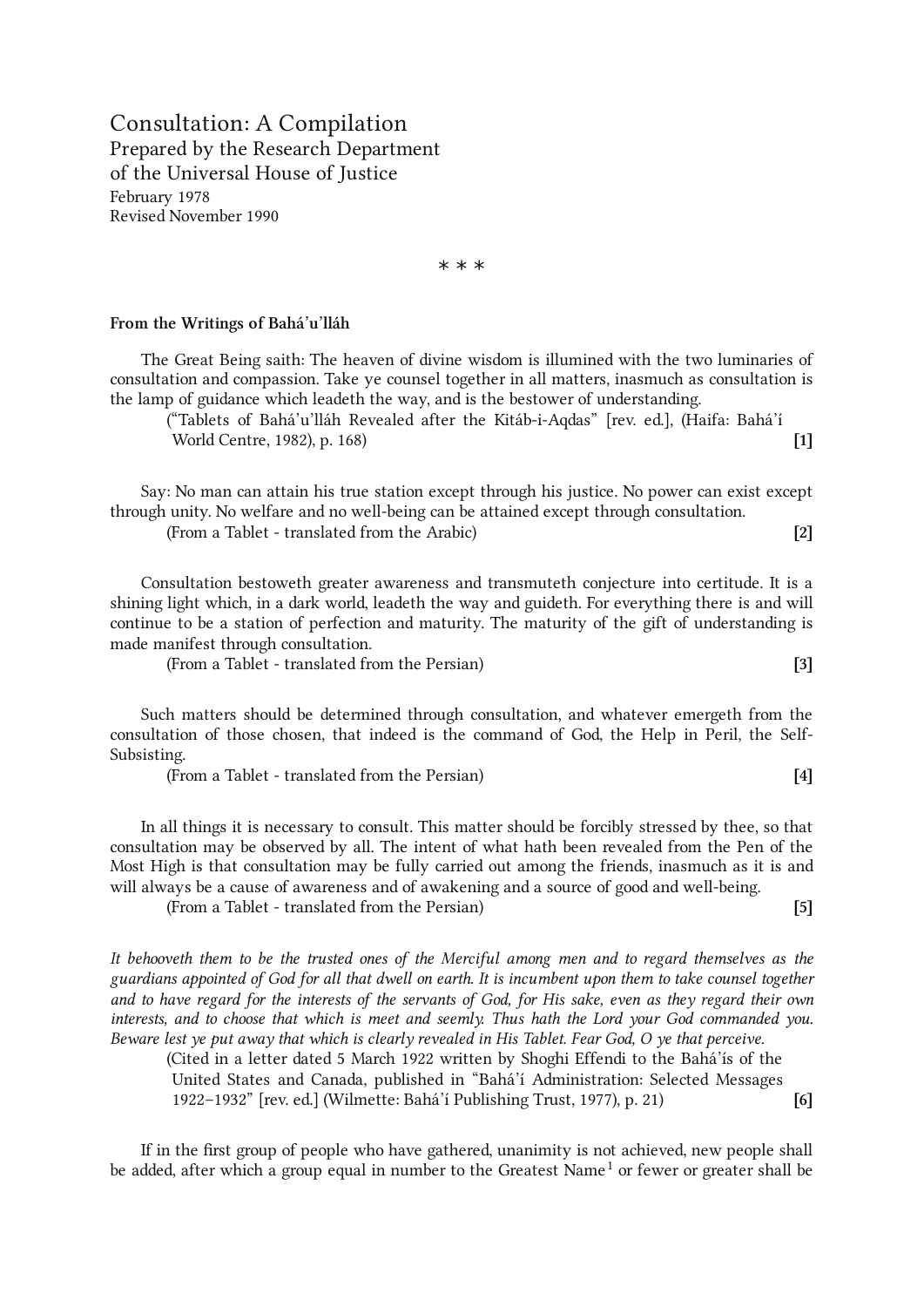chosen from their midst by lots; whereupon the consultation shall be renewed; whatever is the result shall be obeyed. If the second time opinions again differ, repeat the process a third time. This time obey the majority vote. Verily He directeth whom He willeth to the straight Path.<sup>[2](#page-11-1)</sup>

(From a Tablet - translated from the Arabic and Persian) [7]

### From the Writings and Utterances of 'Abdu'l-Bahá

...It is incumbent upon everyone not to take any step without consulting the Spiritual Assembly, and they must assuredly obey with heart and soul its bidding and be submissive unto it, that things may be properly ordered and well arranged. Otherwise every person will act independently and after his own judgement, will follow his own desire, and do harm to the Cause.

(Cited in a letter dated 5 March 1922 written by Shoghi Effendi to the Bahá'ís of the United States and Canada, published in "Bahá'í Administration: Selected Messages 1922–1932" (Wilmette: Bahá'í Publishing Trust, 1974), p.21) [8]

The prime requisites for them that take counsel together are purity of motive, radiance of spirit, detachment from all else save God, attraction to His Divine Fragrances, humility and lowliness amongst His loved ones, patience and long-suffering in difficulties and servitude to His exalted Threshold. Should they be graciously aided to acquire these attributes, victory from the unseen Kingdom of Bahá shall be vouchsafed to them.... The members thereof must take counsel together in such wise that no occasion for ill-feeling or discord may arise. This can be attained when every member expresseth with absolute freedom his own opinion and setteth forth his argument. Should any one oppose, he must on no account feel hurt for not until matters are fully discussed can the right way be revealed. The shining spark of truth cometh forth only after the clash of differing opinions. If after discussion a decision be carried unanimously, well and good; but if, the Lord forbid, differences of opinion should arise, a majority of voices must prevail.

(Cited in a letter dated 5 March 1922 written by Shoghi Effendi to the Bahá'ís of the United States and Canada, published in "Bahá'í Administration: Selected Messages 1922–1932", pp. 21-22) [9]

... The first condition is absolute love and harmony amongst the members of the assembly. They must be wholly freed from estrangement and must manifest in themselves the Unity of God, for they are the waves of one sea, the drops of one river, the stars of one heaven, the rays of one sun, the trees of one orchard, the flowers of one garden. Should harmony of thought and absolute unity be non-existent, that gathering shall be dispersed and that assembly be brought to naught. The second condition: they must when coming together turn their faces to the Kingdom on High and ask aid from the Realm of Glory. They must then proceed with the utmost devotion, courtesy, dignity, care and moderation to express their views. They must in every matter search out the truth and not insist upon their own opinion, for stubbornness and persistence in one's views will lead ultimately to discord and wrangling and the truth will remain hidden. The honoured members must with all freedom express their own thoughts, and it is in no wise permissible for one to belittle the thought of another, nay, he must with moderation set forth the truth, and should differences of opinion arise a majority of voices must prevail, and all must obey and submit to the majority. It is again not permitted that any one of the honoured members object to or censure, whether in or out of the meeting, any decision arrived at previously though that decision be not right, for such criticism would prevent any decision from being enforced. In short, whatsoever thing is arranged in harmony and with love and purity of motive, its result is light, and should the least trace of estrangement prevail the result shall be darkness upon darkness.... If this be so regarded, that assembly shall be of God, but otherwise it shall lead to coolness and alienation that proceed from the Evil One.... Should they endeavour to fulfil these conditions the Grace of the Holy Spirit shall be vouchsafed unto them, and that assembly shall become the centre of the Divine blessings, the hosts of Divine confirmation shall come to their aid, and they shall day by day receive a new effusion of Spirit.

(Cited in a letter dated 5 March 1922 written by Shoghi Effendi to the Bahá'ís of the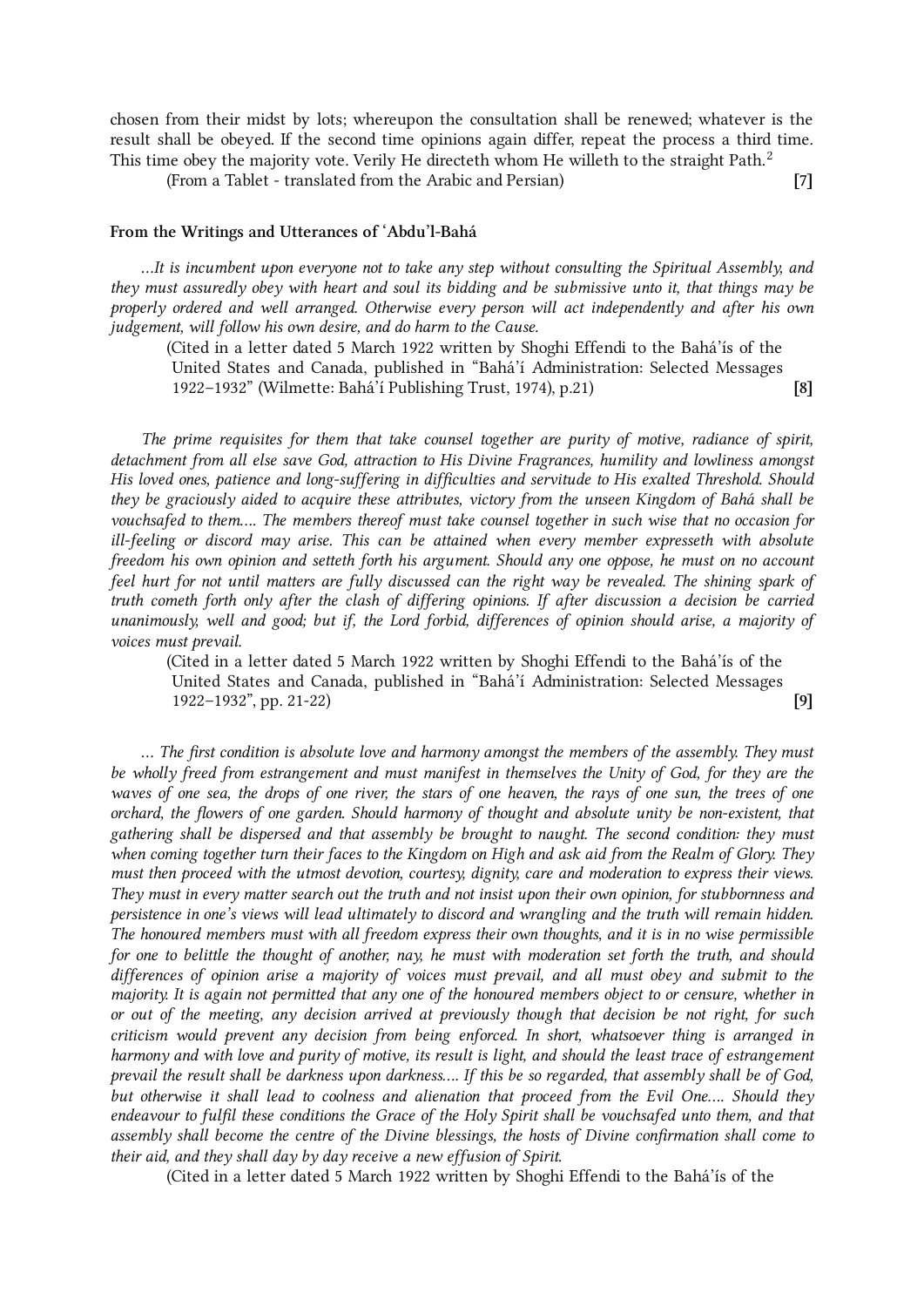United States and Canada, published in "Bahá'í Administration: Selected Messages 1922–1932", pp. 22-23) [10]

One consecrated soul is preferable to a thousand other souls. If a small number of people gather lovingly together, with absolute purity and sanctity, with their hearts free of the world, experiencing the emotions of the Kingdom and the powerful magnetic forces of the Divine, and being at one in their happy fellowship, that gathering will exert its influence over all the earth. The nature of that band of people, the words they speak, the deeds they do, will unleash the bestowals of Heaven, and provide a foretaste of eternal bliss. The hosts of the Company on high will defend them, and the angels of the Abhá Paradise, in continuous succession, will come down to their aid.

("Selections from the Writings of 'Abdu'l-Bahá", (Haifa: Bahá'í World Centre, 1982), sec. 39, p. 81) [11]

If they agree upon a subject, even though it be wrong, it is better than to disagree and be in the right, for this difference will produce the demolition of the divine foundation. Though one of the parties may be in the right and they disagree that will be the cause of a thousand wrongs, but if they agree and both parties are in the wrong, as it is in unity the truth will be revealed and the wrong made right.

("Bahá'í World Faith: Selected Writings of Bahá'u'lláh and 'Abdu'l-Bahá" (Wilmette: Bahá'í Publishing Trust, 1976), p. 411) [12]

The question of consultation is of the utmost importance, and is one of the most potent instruments conducive to the tranquillity and felicity of the people. For example, when a believer is uncertain about his affairs, or when he seeketh to pursue a project or trade, the friends should gather together and devise a solution for him. He, in his turn, should act accordingly. Likewise in larger issues, when a problem ariseth, or a difficulty occurreth, the wise should gather, consult, and devise a solution. They should then rely upon the one true God, and surrender to His Providence, in whatever way it may be revealed, for divine confirmations will undoubtedly assist. Consultation, therefore, is one of the explicit ordinances of the Lord of mankind.

(From a Tablet - translated from the Persian) [13]

Man must consult on all matters, whether major or minor, so that he may become cognizant of what is good. Consultation giveth him insight into things and enableth him to delve into questions which are unknown. The light of truth shineth from the faces of those who engage in consultation. Such consultation causeth the living waters to flow in the meadows of man's reality, the rays of ancient glory to shine upon him, and the tree of his being to be adorned with wondrous fruit. The members who are consulting, however, should behave in the utmost love, harmony and sincerity towards each other. The principle of consultation is one of the most fundamental elements of the divine edifice. Even in their ordinary affairs the individual members of society should consult.

(From a Tablet - translated from the Persian) [14]

Every one of the friends should highly praise the other and each should regard himself as evanescent and as naught in the presence of others. All matters should be consulted upon in the meeting and whatever is the majority vote should be carried out. I swear by the one true God, it is better that all should agree on a wrong decision, than for one right vote to be singled out, inasmuch as single votes can be sources of dissension, which lead to ruin. Whereas, if in one case they take a wrong decision, in a hundred other cases they will adopt right decisions, and concord and unity are preserved. This will offset any deficiency, and will eventually lead to the righting of the wrong.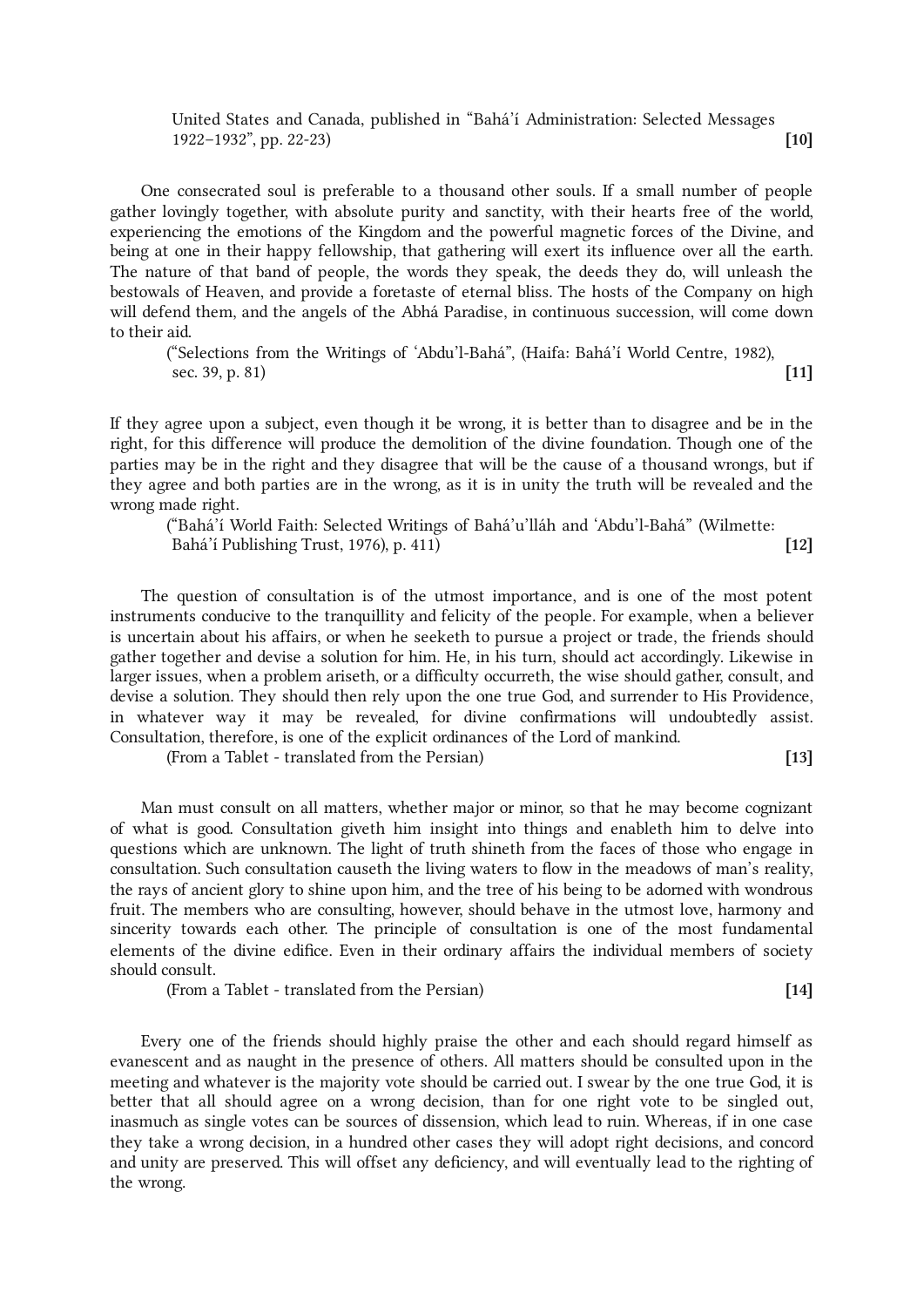#### (From a Tablet - translated from the Persian) [15]

The purpose of consultation is to show that the views of several individuals are assuredly preferable to one man, even as the power of a number of men is of course greater than the power of one man. Thus consultation is acceptable in the presence of the Almighty, and hath been enjoined upon the believers, so that they may confer upon ordinary and personal matters, as well as on affairs which are general in nature and universal.

For instance, when a man hath a project to accomplish, should he consult with some of his brethren, that which is agreeable will of course be investigated and unveiled to his eyes, and the truth will be disclosed. Likewise on a higher level, should the people of a village consult one another about their affairs, the right solution will certainly be revealed. In like manner, the members of each profession, such as in industry, should consult, and those in commerce should similarly consult on business affairs. In short, consultation is desirable and acceptable in all things and on all issues.

(Cited in a letter dated 15 February 1922 written by Shoghi Effendi to the National Spiritual Assembly of Persia) [16]

Regarding thy question about consultation of a father with his son, or a son with his father, in matters of trade and commerce, consultation is one of the fundamental elements of the foundation of the Law of God. Such consultation is assuredly acceptable, whether between father and son, or with others. There is nothing better than this. Man must consult in all things for this will lead him to the depths of each problem and enable him to find the right solution.

(From a Tablet - translated from the Persian) [17]

The honoured members of the Spiritual Assembly should exert their efforts so that no differences may occur, and if such differences do occur, they should not reach the point of causing conflict, hatred and antagonism, which lead to threats. When you notice that a stage has been reached when enmity and threats are about to occur, you should immediately postpone discussion of the subject, until wranglings, disputations, and loud talk vanish, and a propitious time is at hand.

(From a Tablet - translated from the Persian) [18]

<span id="page-3-0"></span>Settle all things, both great and small, by consultation. Without prior consultation, take no important step in your own personal affairs. Concern yourselves with one another. Help along one another's projects and plans. Grieve over one another. Let none in the whole country go in need. Befriend one another until ye become as a single body, one and all...<sup>[3](#page-11-2)</sup>

(From a Tablet - translated from the Persian) [19]

Every meeting which is organized for the purpose of unity and concord will be conducive to changing strangers into friends, enemies into associates, and 'Abdu'l-Bahá will be present in His heart and soul with that meeting.

("Tablets of Abdul-Baha Abbas", vol. 2 (Chicago: Bahá'í Publishing Society, 1915), p. 553) [20]

In this Cause consultation is of vital importance, but spiritual conference and not the mere voicing of personal views is intended. In France I was present at a session of the senate, but the experience was not impressive. Parliamentary procedure should have for its object the attainment of the light of truth upon questions presented and not furnish a battleground for opposition and self-opinion. Antagonism and contradiction are unfortunate and always destructive to truth. In the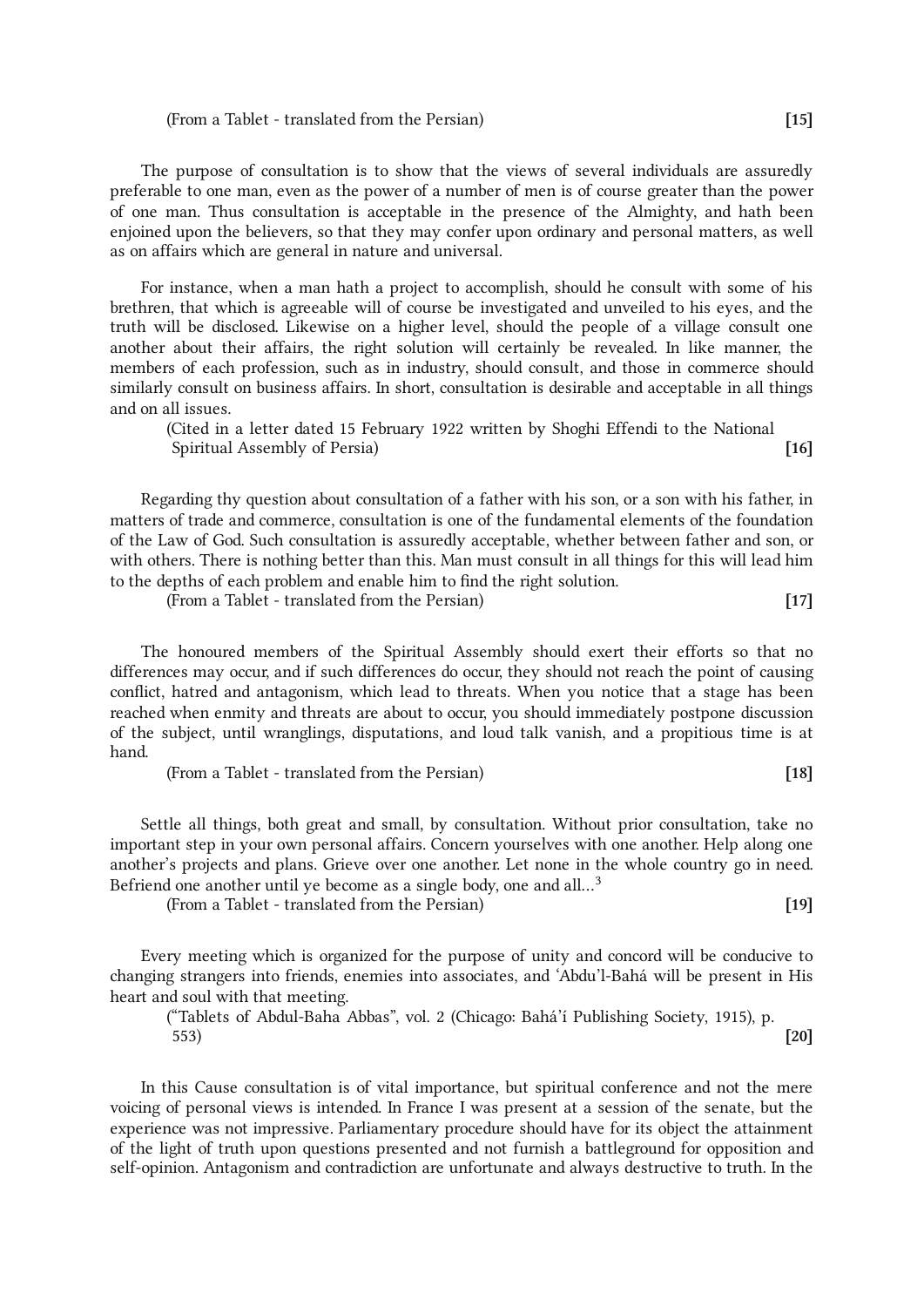parliamentary meeting mentioned, altercation and useless quibbling were frequent; the result, mostly confusion and turmoil; even in one instance a physical encounter took place between two members. It was not consultation but comedy.

The purpose is to emphasize the statement that consultation must have for its object the investigation of truth. He who expresses an opinion should not voice it as correct and right but set it forth as a contribution to the consensus of opinion, for the light of reality becomes apparent when two opinions coincide. A spark is produced when flint and steel come together. Man should weigh his opinions with the utmost serenity, calmness and composure. Before expressing his own views he should carefully consider the views already advanced by others. If he finds that a previously expressed opinion is more true and worthy, he should accept it immediately and not willfully hold to an opinion of his own. By this excellent method he endeavors to arrive at unity and truth. Opposition and division are deplorable. It is better then to have the opinion of a wise, sagacious man; otherwise, contradiction and altercation, in which varied and divergent views are presented, will make it necessary for a judicial body to render decision upon the question. Even a majority opinion or consensus may be incorrect. A thousand people may hold to one view and be mistaken, whereas one sagacious person may be right. Therefore, true consultation is spiritual conference in the attitude and atmosphere of love. Members must love each other in the spirit of fellowship in order that good results may be forthcoming. Love and fellowship are the foundation.

The most memorable instance of spiritual consultation was the meeting of the disciples of Jesus Christ upon the mount after His ascension. They said, "Jesus Christ has been crucified, and we have no longer association and intercourse with Him in His physical body; therefore, we must be loyal and faithful to Him, we must be grateful and appreciate Him, for He has raised us from the dead, He made us wise, He has given us eternal life. What shall we do to be faithful to Him?" And so they held council. One of them said, "We must detach ourselves from the chains and fetters of the world; otherwise, we cannot be faithful." The others replied, "That is so." Another said, "Either we must be married and faithful to our wives and children or serve our Lord free from these ties. We cannot be occupied with the care and provision for families and at the same time herald the Kingdom in the wilderness. Therefore, let those who are unmarried remain so, and those who have married provide means of sustenance and comfort for their families and then go forth to spread the message of glad-tidings." There were no dissenting voices; all agreed, saying, "That is right." A third disciple said, "To perform worthy deeds in the Kingdom we must be further self-sacrificing. From now on we should forego ease and bodily comfort, accept every difficulty, forget self and teach the Cause of God." This found acceptance and approval by all the others. Finally a fourth disciple said, "There is still another aspect to our faith and unity. For Jesus' sake we shall be beaten, imprisoned and exiled. They may kill us. Let us receive this lesson now. Let us realize and resolve that though we are beaten, banished, cursed, spat upon and led forth to be killed, we shall accept all this joyfully, loving those who hate and wound us." All the disciples replied, "Surely we will—it is agreed; this is right." Then they descended from the summit of the mountain, and each went forth in a different direction upon his divine mission.

This was true consultation. This was spiritual consultation and not the mere voicing of personal views in parliamentary opposition and debate.

("The Promulgation of Universal Peace: Talks Delivered by 'Abdu'l-Bahá during His Visit to the United States and Canada in 1912", 2nd ed. (Wilmette: Bahá'í Publishing Trust, 1982), pp. 72–73) [21]

The first duty of the members is to effect their own unity and harmony, in order to obtain good results. If there be no unity, or the Committee becomes the cause of inharmony, undoubtedly, it is better that it does not exist....

Therefore, when the unity of the members of the Committee is established, their second duty is to read the verses and communes, to be in a state of commemoration and mindfulness, that they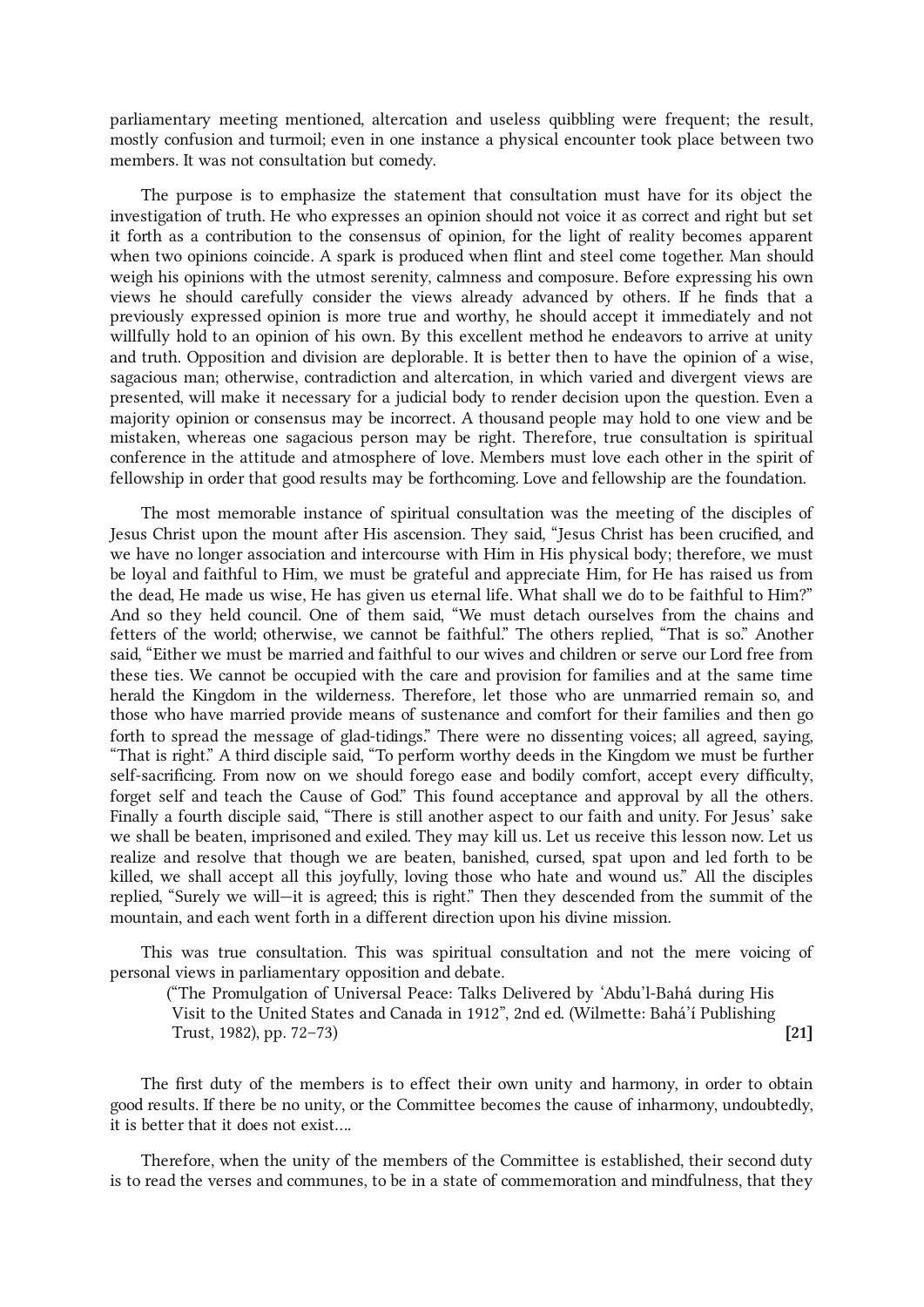may see each other as if in the presence of God.

(Published in "Star of the West", vol. 8, no. 9 (20 August 1917), p. 114) [22]

#### From the Writings of Shoghi Effendi

Let us also bear in mind that the keynote of the Cause of God is not dictatorial authority, but humble fellowship, not arbitrary power, but the spirit of frank and loving consultation. Nothing short of the spirit of a true Bahá'í can hope to reconcile the principles of mercy and justice, of freedom and submission, of the sanctity of the right of the individual and of self-surrender, of vigilance, discretion and prudence on the one hand and fellowship, candour and courage on the other.

(23 February 1924 to the Bahá'ís of America, published in "Bahá'í Administration", pp. 63-64)  $[23]$ 

The duties of those whom the friends have freely and conscientiously elected as their representatives are no less vital and binding than the obligations of those who have chosen them. Their function is not to dictate, but to consult, and consult not only among themselves, but as much as possible with the friends whom they represent. They must regard themselves in no other light but that of chosen instruments for a more efficient and dignified presentation of the Cause of God. They should never be led to suppose that they are the central ornaments of the body of the Cause, intrinsically superior to others in capacity or merit, and sole promoters of its teachings and principles. They should approach their task with extreme humility, and endeavour by their openmindedness, their high sense of justice and duty, their candour, their modesty, their entire devotion to the welfare and interests of the friends, the Cause, and humanity, to win not only the confidence and the genuine support and respect of those whom they should serve, but also their esteem and real affection. They must at all times avoid the spirit of exclusiveness, the atmosphere of secrecy, free themselves from a domineering attitude, and banish all forms of prejudice and passion from their deliberations. They should, within the limits of wise discretion, take the friends into their confidence, acquaint them with their plans, share with them their problems and anxieties, and seek their advice and counsel. And when they are called upon to arrive at a certain decision, they should, after dispassionate, anxious, and cordial consultation, turn to God in prayer, and with earnestness and conviction and courage record their vote and abide by the voice of the majority, which we are told by our Master to be the voice of truth, never to be challenged, and always to be whole-heartedly enforced. To this voice the friends must heartily respond, and regard it as the only means that can ensure the protection and advancement of the Cause.

(23 February 1924 to the Bahá'ís of America, published in "Bahá'í Administration", p. 64)  $[24]$ 

Not infrequently, nay oftentimes, the most lowly, untutored, and inexperienced among the friends will, by the sheer inspiring force of selfless and ardent devotion, contribute a distinct and memorable share to a highly involved discussion in any given assembly....

(29 January 1925 to the National Spiritual Assembly of the United States and Canada, published in "Bahá'í Administration", p. 79) [25]

Indeed it has ever been the cherished desire of our Master 'Abdu'l-Bahá that the friends in their councils, local as well as national, should by their candour, their honesty of purpose, their singleness of mind, and the thoroughness of their discussions achieve unanimity in all things....

(29 January 1925 to the National Spiritual Assembly of the United States and Canada,

published in "Bahá'í Administration", p. 80) [26]

Consultation, frank and unfettered, is the bedrock of this unique Order....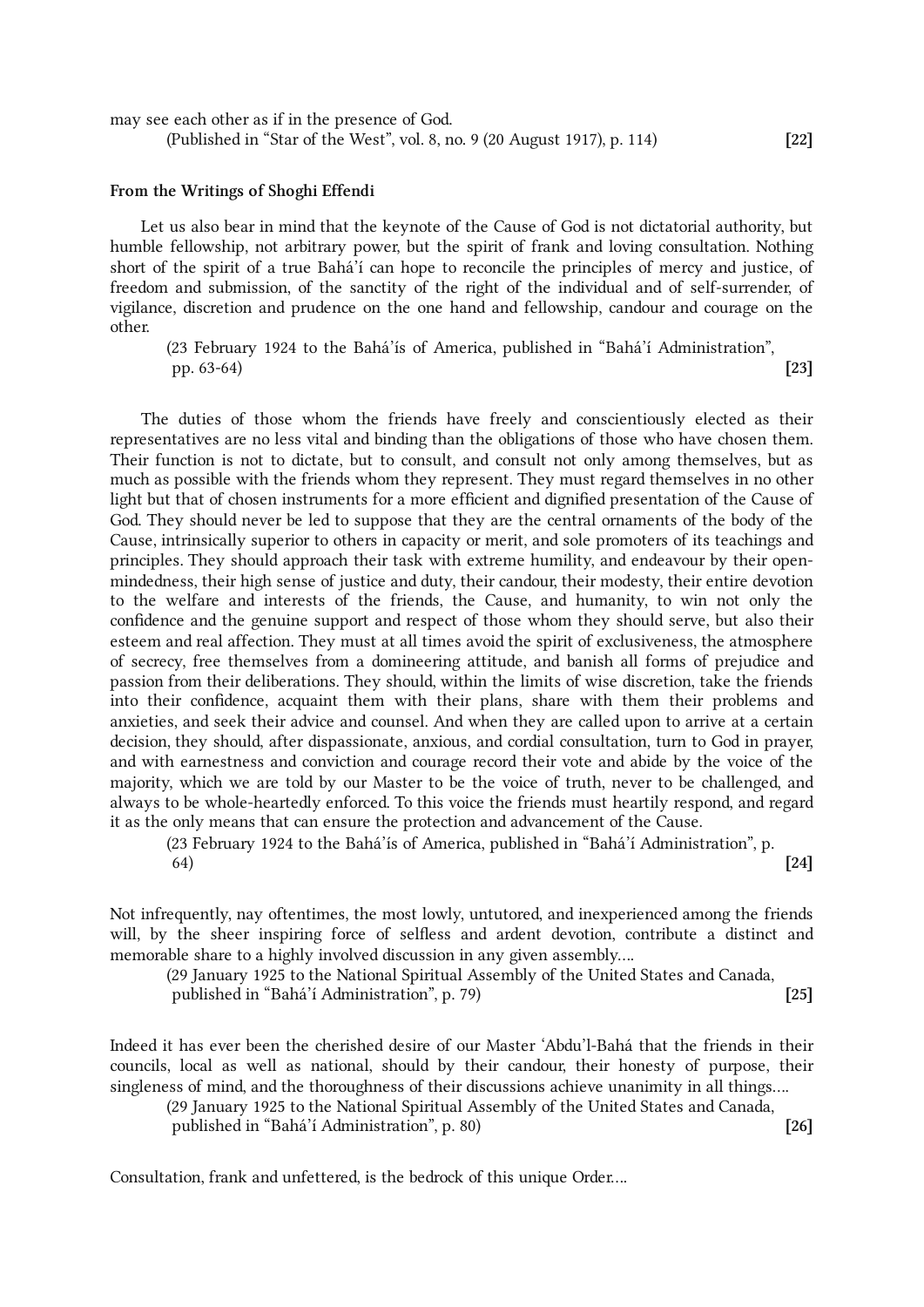(In the handwriting of Shoghi Effendi, appended to a letter dated 18 November 1933 written on his behalf to the National Spiritual Assembly of the United States and Canada) [27]

### <span id="page-6-0"></span>From Letters Written on Behalf of Shoghi Effendi<sup>[4](#page-11-3)</sup>

Concerning the attendance of certain individuals at the meeting of the Assemblies and at the invitation of that body: This Shoghi Effendi considers to be as expert advice, which is absolutely necessary for good administration. The members of the Assembly are not supposed to know everything on every subject, so they can invite a person, versed in that question, to attend their meetings and explain his views. But naturally he will have no right to vote.

(23 October 1926 to the National Spiritual Assembly of the British Isles, published in "Unfolding Destiny: The Messages from the Guardian of the Bahá'í Faith to the Bahá'í Community of the British Isles" (London: Bahá'í Publishing Trust, 1981), p.  $(28)$ 

We are often told by the Master that under such circumstances we should consult our friends, especially the Assemblies, and seek their advice. It would be nice if you should follow that advice and take some of the friends into your confidence. Maybe God's will is best attained through consultation.

(12 November 1930) [29]

With proper consultation some method is sure to be found. There is no need to wait until an Assembly is constituted to start consulting. The view of two earnest souls is always better than one....

(16 June 1932) [30]

The principle of consultation, which constitutes one of the basic laws of the Administration, should be applied to all Bahá'í activities which affect the collective interests of the Faith, for it is through co-operation and continual exchange of thoughts and views that the Cause can best safeguard and foster its interests. Individual initiative, personal ability and resourcefulness, though indispensable, are, unless supported and enriched by the collective experiences and wisdom of the group, utterly incapable of achieving such a tremendous task.

(30 August 1933) [31]

The believers should have confidence in the directions and orders of their Assembly, even though they may not be convinced of their justice or right. Once the Assembly, through a majority vote of its members, comes to a decision the friends should readily obey it. Specially those dissenting members within the Assembly whose opinion is contrary to that of the majority of their fellow-members should set a good example before the community by sacrificing their personal views for the sake of obeying the principle of majority vote that underlies the functioning of all Bahá'í Assemblies.

But before the majority of the Assembly comes to a decision, it is not only the right but the sacred obligation of every member to express freely and openly his views, without being afraid of displeasing or alienating any of his fellow-members. In view of this important administrative principle of frank and open consultation, the Guardian would advise you to give up the method of asking other members to voice your opinion and suggestions. This indirect way of expressing your views to the Assembly not only creates an atmosphere of secrecy which is most alien to the spirit of the Cause, but would also lead to many misunderstandings and complications. The Assembly members must have the courage of their convictions, but must also express whole-hearted and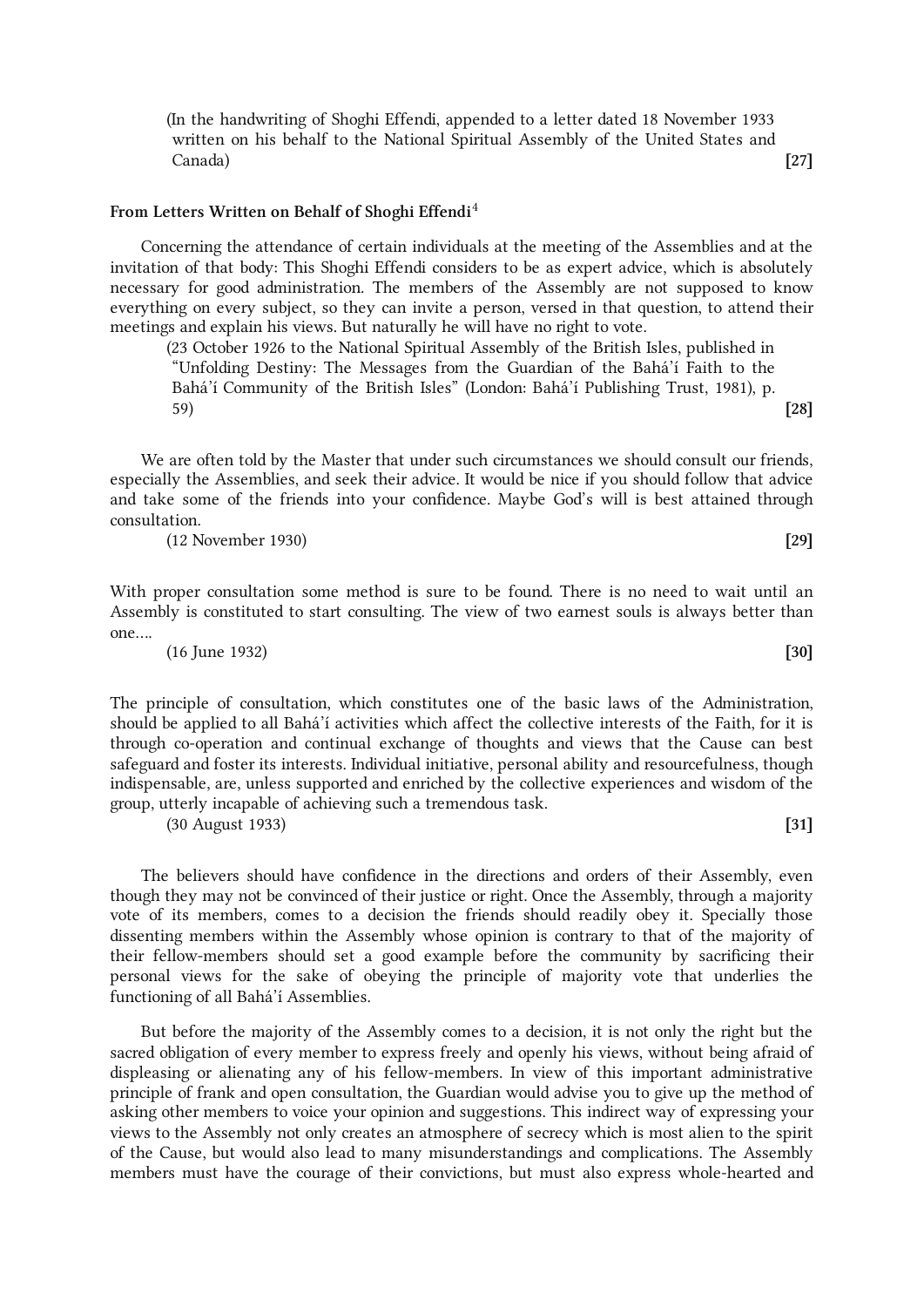unqualified obedience to the well-considered judgement and directions of the majority of their fellow-members.

(28 October 1935) [32]

Through the clash of personal opinions, as 'Abdu'l-Bahá has stated, the spark of truth is often ignited, and Divine guidance revealed. The friends should therefore not feel discouraged at the differences of opinion that may prevail among the members of an Assembly, for these, as experience has shown, and as the Master's words attest, fulfil a valuable function in all Assembly deliberations. But once the opinion of the majority has been ascertained, all the members should automatically and unreservedly obey it, and faithfully carry it out. Patience and restraint, however, should at all times characterize the discussions and deliberations of the elected representatives of the local community, and no fruitless and hair-splitting discussions indulged in, under any circumstances.

(18 April 1939) [33]

<span id="page-7-0"></span>In your last question, concerning cases when those needed for consultation are not available and a person is uncertain on the course to be followed in an important matter, you ask whether it is permissible for him to resort to the practice of "istikhárih"<sup>[5](#page-11-4)</sup> using the Kitáb-i-Aqdas. The Guardian has stated that in such cases what is necessary and essential is for the person to turn his heart wholly to God and to beseech aid from the Source of Grace and inspiration and nothing else. If it is possible to postpone the decision it would be preferable and more proper to do so, until the means for consultation are made available.

(23 April 1941 - translated from the Persian) [34]

The remedy to Assembly inharmony cannot be in the resignation or abstinence of any of its members. It must learn, in spite of disturbing elements, to continue to function as a whole, otherwise the whole system would become discredited through the introduction of exceptions to the rule.

The believers, loving the Cause above all else and putting its interests first, must be ready to bear the hardships entailed, of whatever nature they may be. Only through such persistence and self-sacrifice can we ever hope to preserve on the one hand our divine institutions intact, and on the other force ourselves to become nobler, better instruments to serve this glorious Faith.

(20 November 1941) [35]

The questions you ask in your letter about individual guidance have two aspects, one might say. It is good that people should turn to God and beseech His aid in solving their problems and guiding their acts, indeed every day of their lives, if they feel the desire to do so. But they cannot possibly impose what they feel to be their guidance on anyone else, let alone on Assemblies or Committees, as Bahá'u'lláh has expressly laid down the law of consultation and never indicated that anything else superseded it.

(25 January 1943) [36]

<span id="page-7-1"></span>The Guardian advises that you should refer to other doctors, and follow the majority vote.<sup>[6](#page-11-5)</sup> (14 February 1945, translated from the Arabic) [37]

You have pointed out that on consultative bodies it may sometimes happen that in a given case the view of one of the members is better and has greater merit than that of the others, but these members are not prepared to accept such a view. The Guardian stated that it is necessary and imperative to consult frankly and with pure motives before arriving at a decision. Once the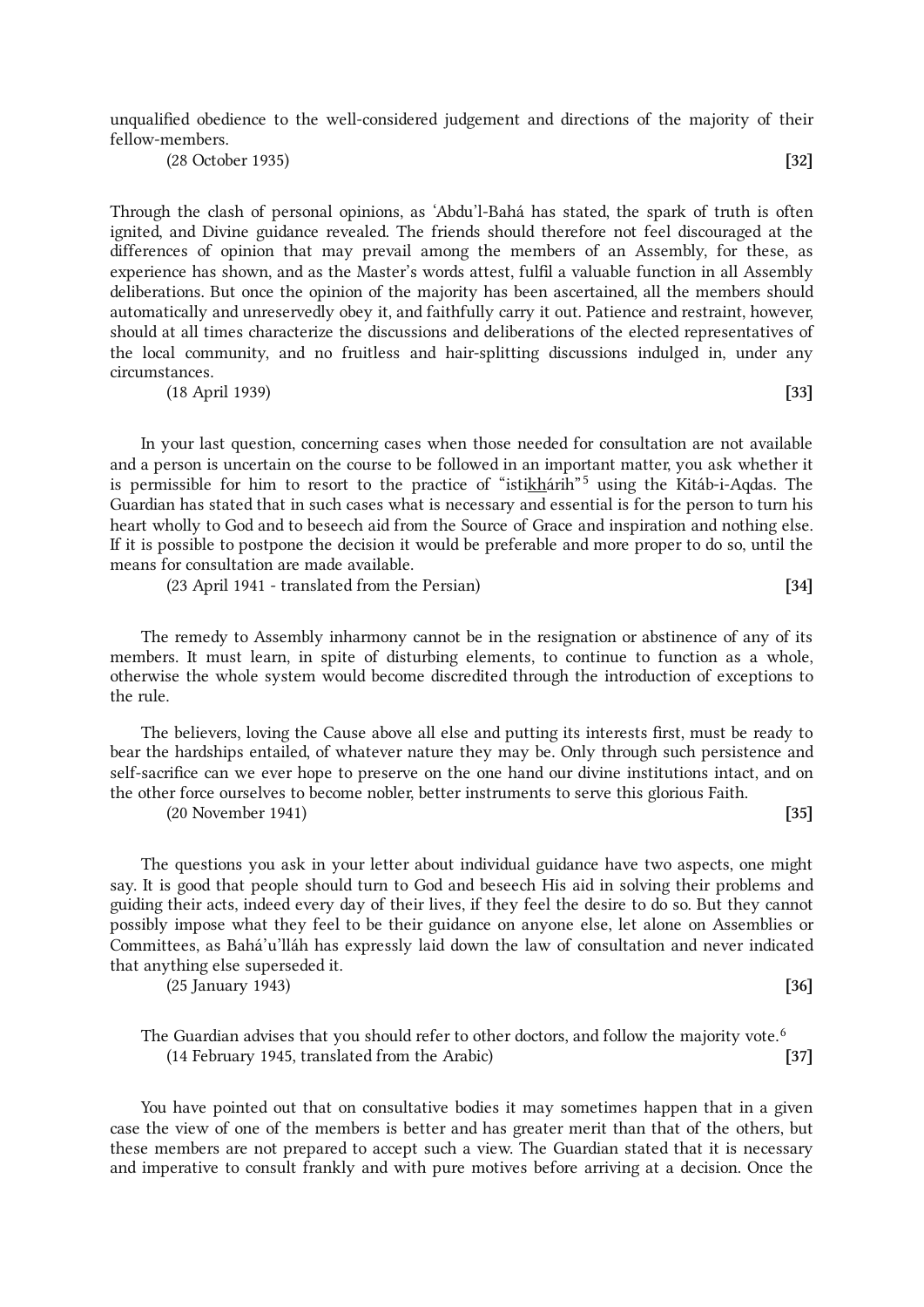decision is taken, it is incumbent upon all to follow the majority view, and to enforce and put it into effect, even if the decision is a wrong one.

(1 February 1946 - translated from the Persian) [38]

We all have a right to our opinions, we are bound to think differently; but a Bahá'í must accept the majority decision of his Assembly, realizing that acceptance and harmony—even if a mistake has been made—are the really important things, and when we serve the Cause properly, in the Bahá'í way, God will right any wrongs done in the end.

Bahá'ís are not required to vote on an Assembly against their consciences. It is better if they submit to the majority view and make it unanimous. But they are not forced to. What they must do, however, is to abide by the majority decision, as this is what becomes effective. They must not go around undermining the Assembly by saying they disagreed with the majority. In other words, they must put the Cause first and not their own opinions. He (a Spiritual Assembly member) can ask the Assembly to reconsider a matter, but he has no right to force them or create in harmony because they won't change. Unanimous votes are preferable, but certainly cannot be forced upon Assembly members by artificial methods such as are used by other societies.

(19 October 1947) [39]

The Bahá'ís must learn to forget personalities and to overcome the desire—so natural in people—to take sides and fight about it. They must also learn to really make use of the great principle of consultation....

(30 June 1949 to the National Spiritual Assembly of Germany and Austria, published in "The Light of Divine Guidance: The Messages from the Guardian of the Bahá'í Faith to the Bahá'ís of Germany and Austria" [vol. 1], (Hofheim-Langenhain: Bahá'í-Verlag, 1982), p. 152) [40]

There are no dissenting votes in the Cause. When the majority of an Assembly decides a matter the minority, we are told by the Master, should accept this. To insist on having one's dissenting vote recorded is not good, and achieves no constructive end....

(19 March 1950) [41]

The Guardian regrets that, in the light of the Master's statement that the deliberations of Assemblies must be secret and confidential, it is not possible to have a non-Assembly member in the National Spiritual Assembly meeting. You must always remember that, in matters of principle, there can be no deviation; in America it may be possible for you to find a wholly trustworthy believer; but if your Assembly is permitted to have non-Assembly secretaries present, then the same privilege must be accorded oriental and Latin American Assemblies; and can these other countries be assured of finding people of the calibre you have found? Highly personal subjects, damaging to the honour and happiness of others, are often taken up by National Assemblies, and the danger that confidence will be betrayed is already great enough with the 9 chosen representatives of the whole Community, let alone introducing non-Assembly members. You will just have to make your minutes a little more compact and sacrifice, if necessary, a certain amount of efficiency in order to follow this very important principle.

(5 July 1950 to the National Spiritual Assembly of the United States) [42]

# From Letters Written by the Universal House of Justice

Although Local Spiritual Assemblies are primarily responsible for counselling believers regarding personal problems, there may be times, when in the judgement of the National or Local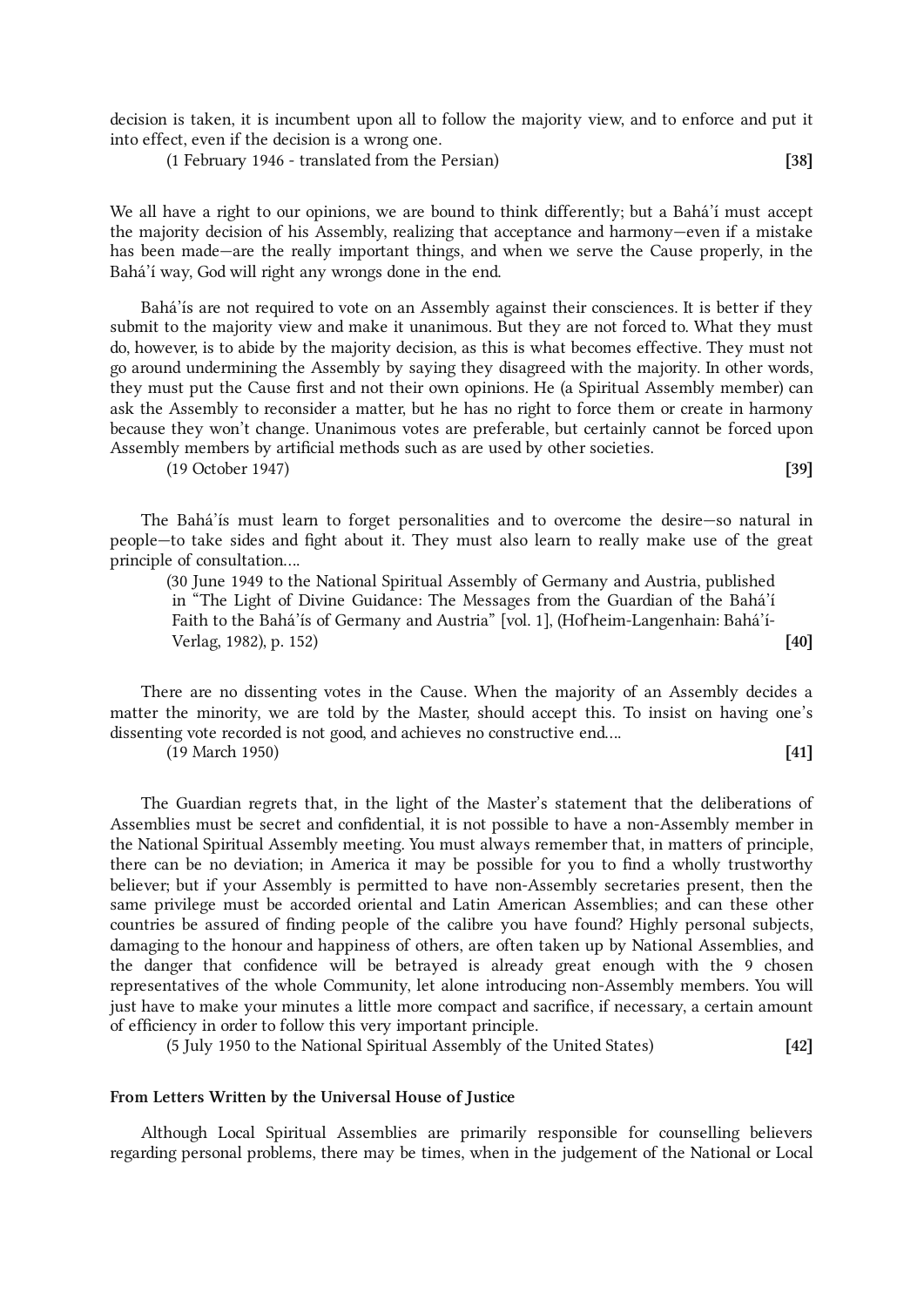Assembly, it would be preferable to assign counselling or advisory duties to individuals or committees. This is within the discretion of the Assembly.

(27 March 1966 to a National Spiritual Assembly) [43]

It is important to realise that the spirit of Bahá'í consultation is very different from that current in the decision-making processes of non-Bahá'í bodies.

The ideal of Bahá'í consultation is to arrive at a unanimous decision. When this is not possible a vote must be taken. In the words of the beloved Guardian: "...when they are called upon to arrive at a certain decision, they should, after dispassionate, anxious and cordial consultation, turn to God in prayer, and with earnestness and conviction and courage record their vote and abide by the voice of the majority, which we are told by the Master to be the voice of truth, never to be challenged, and always to be whole-heartedly enforced".

As soon as a decision is reached it becomes the decision of the whole Assembly, not merely of those members who happened to be among the majority.

When it is proposed to put a matter to the vote, a member of the Assembly may feel that there are additional facts or views which must be sought before he can make up his mind and intelligently vote on the proposition. He should express this feeling to the Assembly, and it is for the Assembly to decide whether or not further consultation is needed before voting.

Whenever it is decided to vote on a proposition all that is required is to ascertain how many of the members are in favour of it; if this is a majority of those present, the motion is carried; if it is a minority, the motion is defeated. Thus the whole question of "abstaining" does not arise in Bahá'í voting. A member who does not vote in favour of a proposition is, in effect, voting against it, even if at that moment he himself feels that he has been unable to make up his mind on the matter.

(6 March 1970 to a National Spiritual Assembly) [44]

Your letter of 14 February 1973 enquiring about the uses of Bahá'í consultation has been received.

This is, of course, a matter in which rigidity should be avoided.

When a believer has a problem concerning which he must make a decision, he has several courses open to him. If it is a matter that affects the interests of the Faith he should consult with the appropriate Assembly or committee, but individuals have many problems which are purely personal and there is no obligation upon them to take such problems to the institutions of the Faith; indeed, when the needs of the teaching work are of such urgency it is better if the friends will not burden their Assemblies with personal problems that they can solve by themselves.

A Bahá'í who has a problem may wish to make his own decision upon it after prayer and after weighing all the aspects of it in his own mind; he may prefer to seek the counsel of individual friends or of professional counselors such as his doctor or lawyer so that he can consider such advice when making his decision; or in a case where several people are involved, such as a family situation, he may want to gather together those who are affected so that they may arrive at a collective decision. There is also no objection whatever to a Bahá'í's asking a group of people to consult together on a problem facing him.

It should be borne in mind that all consultation is aimed at arriving at a solution to a problem and is quite different from the sort of group baring of the soul that is popular in some circles these days and which borders on the kind of confession that is forbidden in the faith. On the subject of confession the Guardian's secretary wrote on his behalf to an individual believer: "We are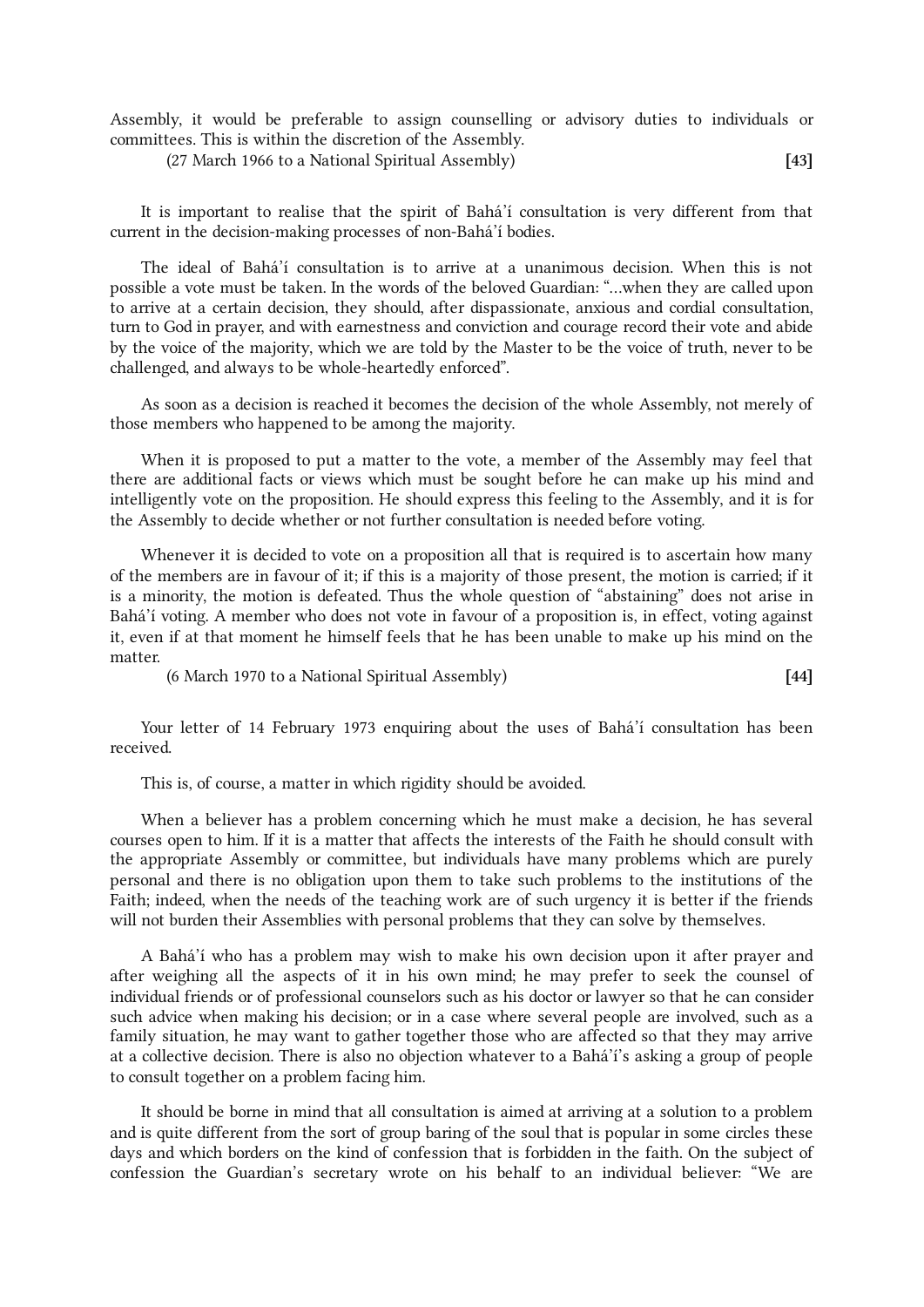forbidden to confess to any person, as do the Catholics to their priests, our sins and shortcomings, or to do so in public, as some religious sects do. However, if we spontaneously desire to acknowledge we have been wrong in something, or that we have some fault of character, and ask another person's forgiveness or pardon, we are quite free to do so. The Guardian wants to point out, however, that we are not obliged to do so. It rests entirely with the individual."

(19 March 1973 to the National Spiritual Assembly of Canada) [45]

## From a Letter Written on Behalf of the Universal House of Justice

<span id="page-10-0"></span>The statement which you quote<sup>[7](#page-11-6)</sup> in the second paragraph of your letter is taken from a Tablet of 'Abdu'l-Bahá which was addressed by Him to the friends in Ṭihrán at a time when, without the knowledge and permission of the Spiritual Assembly and contrary to government regulations, one of the friends undertook to print the Kitáb-i-Aqdas. The instructions of 'Abdu'l-Bahá which you quote were issued on that occasion and in that context.

The Universal House of Justice has pointed out that when Shoghi Effendi enumerates the functions of a Local Spiritual Assembly in "Bahá'í Administration" page 37, he indicates that the local matters to be referred to the Local Spiritual Assembly are those "pertaining to the Cause". This does not mean, of course, that personal problems may not be referred to Bahá'í Assemblies. The Local Spiritual Assembly, however, is not the only institution or agency to which the friends may turn for consultation on personal matters. Such consultation could be held with members of one's family, with friends, or with experts. For example in one of His Tablets 'Abdu'l-Bahá envisages the possibility of experts in one profession conferring together.

(8 April 1975 to an individual believer) [46]